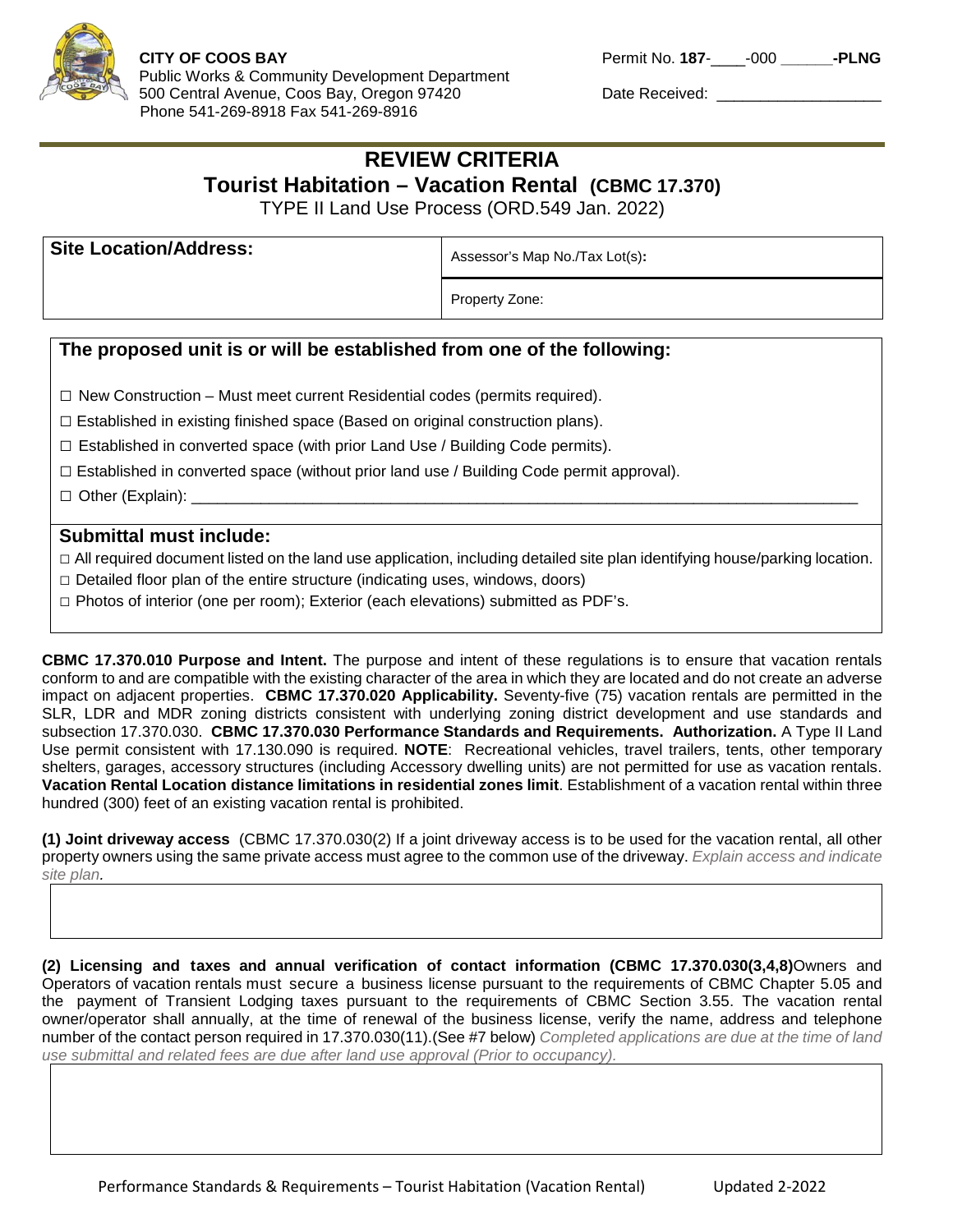**(3) Carbon Monoxide and Smoke detector.** (CBMC 17.370.030(6) A carbon monoxide (CO) and smoke detector devices must be installed in each bedroom for rent in a vacation rental. *To be Verified, prior to occupancy.*

**(4) Address numbers** (CBMC 17.370.030(7) Address numbers on the vacation rental structure must be visible from the street.

*Describe number placement (location, minimum 4" in height and contrasting color). Placement verified prior to occupancy.*

**(5) Vacation Rental compliance** (CBMC 17.370.030(9) Compliance with all CBMC regulations is required, including, but not limited to Title 8, Health and Safety *(Garbage service)*; Title 9, Peace, Morals and Welfare *(Noise restrictions)*; and Title 15, Buildings and Construction *(List any proposed work or prior unauthorized work associated with the proposed unit)*.

*Explain compliance with each section.*

**(6) Advertising on-site (Signage)**. (17.333.060) On-site advertising is permitted for a vacation rental but shall not exceed 11" x 18" in size. No sign in any residential zoning district shall inhibit vision of a dwelling unit address. *If signage is proposed, explain and identify on a photograph or sketch its size and location .*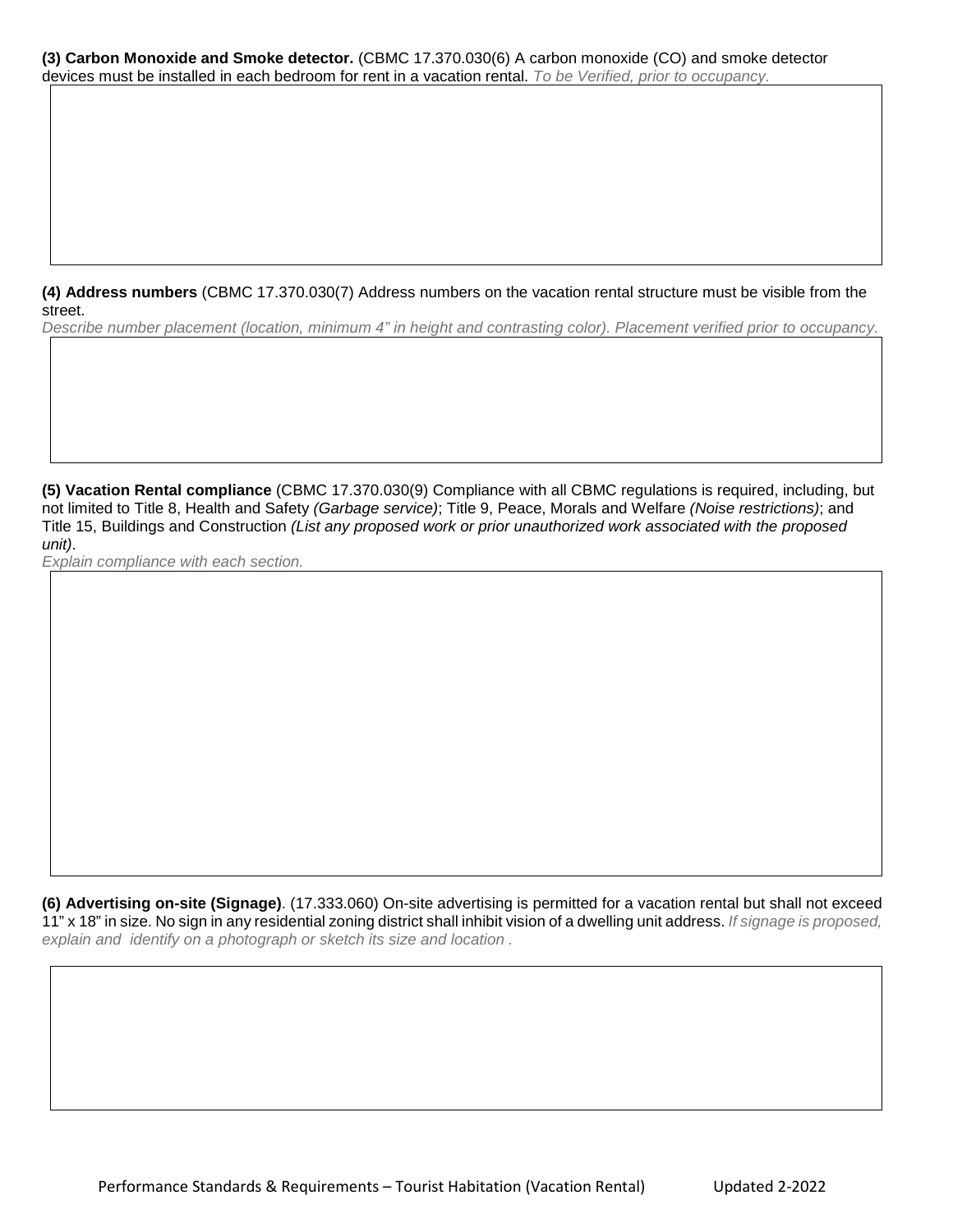**(7) Contact Requirements** (CBMC 17.370.030(11) A vacation rental owner and/or operator shall, at all times while a property is being used as a vacation rental, maintain a contact person/entity within a fifteen-minute drive of the property. The contact person or entity must be available via telephone twenty-four (24) hours a day, seven days a week, to respond to complaints regarding the use of the vacation rental. The contact person or entity shall respond, either in person or by return telephone call, with a proposed resolution to the complaint within three hours between seven a.m. and nine p.m., and within thirty (30) minutes between nine p.m. and seven a.m. *Provide required contact information as specified.*

**(8) Limit of Occupancy** (CBMC 17.370.030(12) The number of overnight occupants in a vacation rental shall be limited to no more than two persons per bedroom and two additional persons. For example, a two-bedroom dwelling would have a maximum occupancy of six persons. A bedroom shall meet the minimum size requirements as defined in CBMC Title 15 (Building Code). Authorized occupancy may be determined by bedrooms, parking, overall home floor plan, site plan and neighborhood characteristics and may less than the maximum allowed. *Explain number of bedrooms and number of offstreet parking provided, and the proposed maximum occupancy.*

**(9) Parking Requirement** (CBMC 17.370.030(14). One hard surfaced off-street parking space shall be provided for every guest room in a vacation rental. In calculating the number of spaces required, the total shall be rounded up. Parking areas shall not be located in the front yard but may be located on the property's paved driveway. The parking diagram shall be posted on site and made available for vacation rental. *Explain off-street parking area/surface.*

**(10) Criteria for approval** (**CBMC 17.370.035** (1)) Compliance with 17.370.030 Performance Standards and Requirements, as outlined above and (2) Compatibility with the surrounding neighborhood. *Describe development within the neighborhood and development within block*.